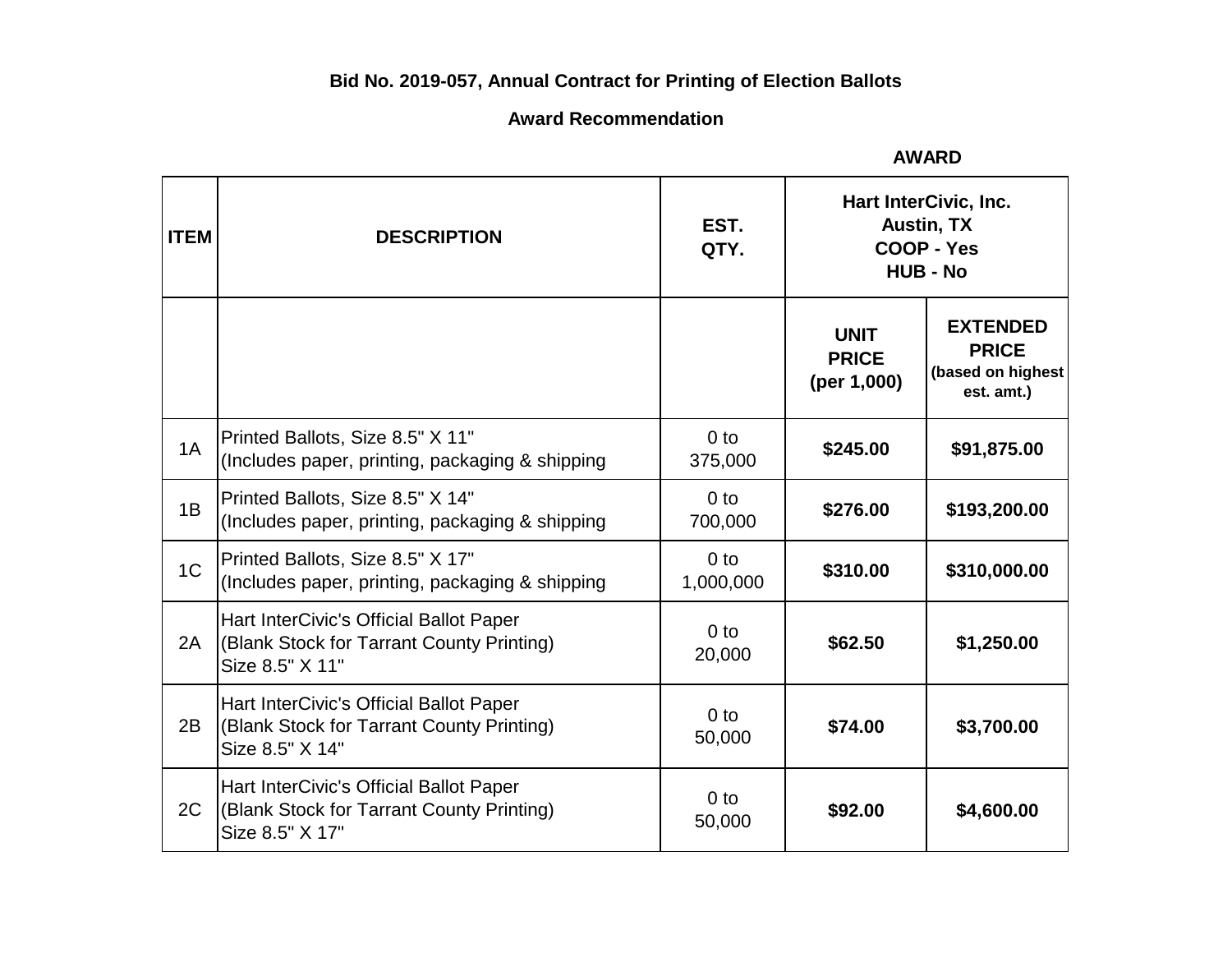# **Bid No. 2019-057, Annual Contract for Printing of Election Ballots**

## **Award Recommendation**

| <b>AWARD</b> |  |
|--------------|--|
|--------------|--|

| <b>ITEM</b> | <b>DESCRIPTION</b>                                                                                | EST.<br>QTY.             | Hart InterCivic, Inc.<br><b>Austin, TX</b><br>COOP - Yes<br><b>HUB - No</b> |            |
|-------------|---------------------------------------------------------------------------------------------------|--------------------------|-----------------------------------------------------------------------------|------------|
| 3A          | Sample Ballot<br>(Includes Yellow 20# paper, printing, packaging and<br>delivery) Size 8.5" X 11" | 0 <sub>to</sub><br>2,000 | \$175.00                                                                    | \$350.00   |
| 3B          | Sample Ballot<br>(Includes Yellow 20# paper, printing, packaging and<br>delivery) Size 8.5" X 14" | $0$ to<br>12,000         | \$208.00                                                                    | \$2,496.00 |
| 3C          | Sample Ballot<br>(Includes Yellow 20# paper, printing, packaging and<br>delivery) Size 8.5" X 17" | $0$ to<br>5,500          | \$240.00                                                                    | \$1,320.00 |
|             | <b>Total Bid Amount:</b>                                                                          |                          | \$608,791.00                                                                |            |
|             | Discount for items not listed:                                                                    |                          | No Bid                                                                      |            |
|             | Source of Discount:                                                                               |                          | No Bid                                                                      |            |